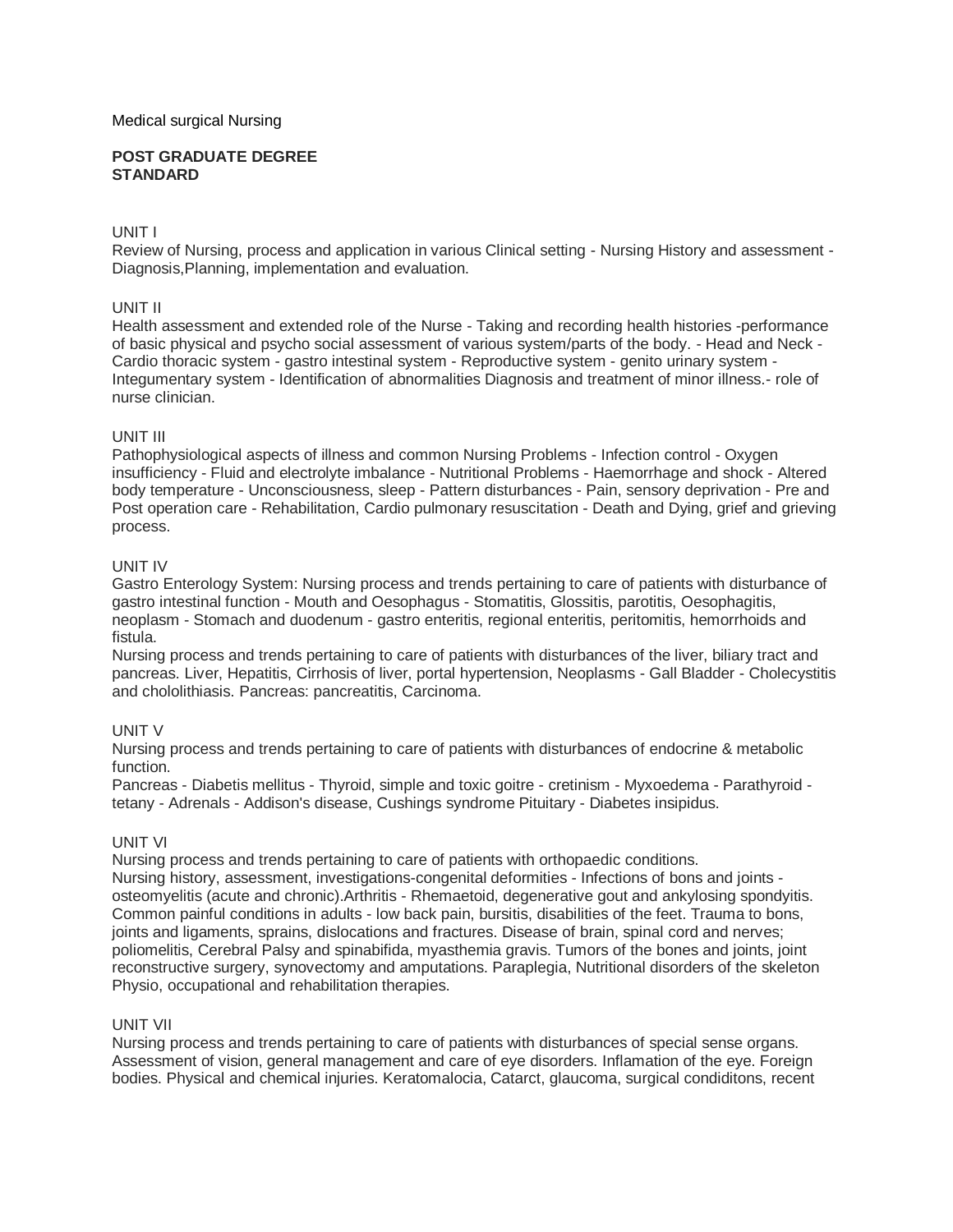developments. Ear, Nose, Throat Assessment of sensory function. General management and care of E.NT disorders. Recent development.

### UNIT VIII

Nursing process & trends pertaining to care of patients with disturbances in repdoroductive functions. Female reproductive functions - Menstrual abnormalities - Infertility and Sterility - Infection and inflamation - endometriosis - Neoplasms - Vaginal fistula - Uterine displancement - Breast cancer.Male Reproductive functions: Infertility - Prostatic hypertrophy - Neoplasms - Infection & inflamation - Hydrocele.

### UNIT IX

Nursing process and trends pertaining to care of patient with disturbances in skin functions.Allergic disorders, Infections - scabies, dermatities, Pyoderma, herpes, Eczema, Ulcers and Neoplasms, Pemphigus, Pemphiguid.

### UNIT X

Nursing processing and trends pertaining to care of patients with communicable and sexually transmitted disease. Extent of National Problems.Bacterial - Tuberculosis - Typhoid - tetanus - gas gangerene dysenteries - diphteria - cholera - leprosy - Gonorrhoea - spirochaetal syphillis - Viral - Influenza poliomyelitis - lympho granuloma and venereum granuloma. Protozoal - Malaria, Amoebiasis, filariasis. Disorders of immune system - HIV/AIDS - Recent developments. Nursing care pertaining to patient during and after aneasthesia. Types - General, Spinal, Local, Others Care of patients.

### PAPER-II

CLINICAL SPECIALITY 1 Coronary and Cardio thoracic Nursing 2 Haematology 3 Vascular Medicine & Surgery 4 Oncology 5 Neurology 6 Urology 7 Nephrology 8 Plastic and reconstructive surgery 9 Critical care Nursing 10 NursingEmergency & Disaster Nursing

#### UNIT I

Nursing Process and trends pertaining to patient with Coronary & Cardio thoracic surgical nursing conditions: - Nursing history and assessment of a cardiac patient Invasive and Non Invasive Cardiac Investigations Congenital heart Diseases - Acquired Valvular diseases, Endocarditis, myocarditis, pericarditis, cardiomyopathy Coronary artery disease - coronary artherosclerisis,Angina pectoris, myocardial infarction. CCF, - Arrhythmias, - heart blocks - Cardiac surgeries - Open & Closed - recent advances in cardio thoracic surgeries - Infections and Inflamations of the Respiratory system - COPD, Pulmonary embolism, pulmonary hypertension, lung abscess, lung cancer - chest trauma - Bronchial and Cardiac asthma - Occupational lung disease. Thoracic Surgery - Respiratory emergencies, mechanical ventilators & monitoring devices. Management of Organisation fo CCU, Cardiac emergencies.

#### UNIT II

Nursing process pertaining to care of patient with Hematologic disorders. Anaemia - polycythaemia haematopoitic - malignancies - Leukaemias, lymphomas, SLE, multiple myeloma, bleeding disorders.

#### UNIT III

Nursing process and trends pertaining to care of patients with vascular disorders and problems of peripheral circulation.

Nursing history, assessment and investigation. Diseases of arteries, hypertension aneurysms, TAO, Raynau's disease. Disorders of veins, varicose veins, arterio-venous anamolies. Disorders of the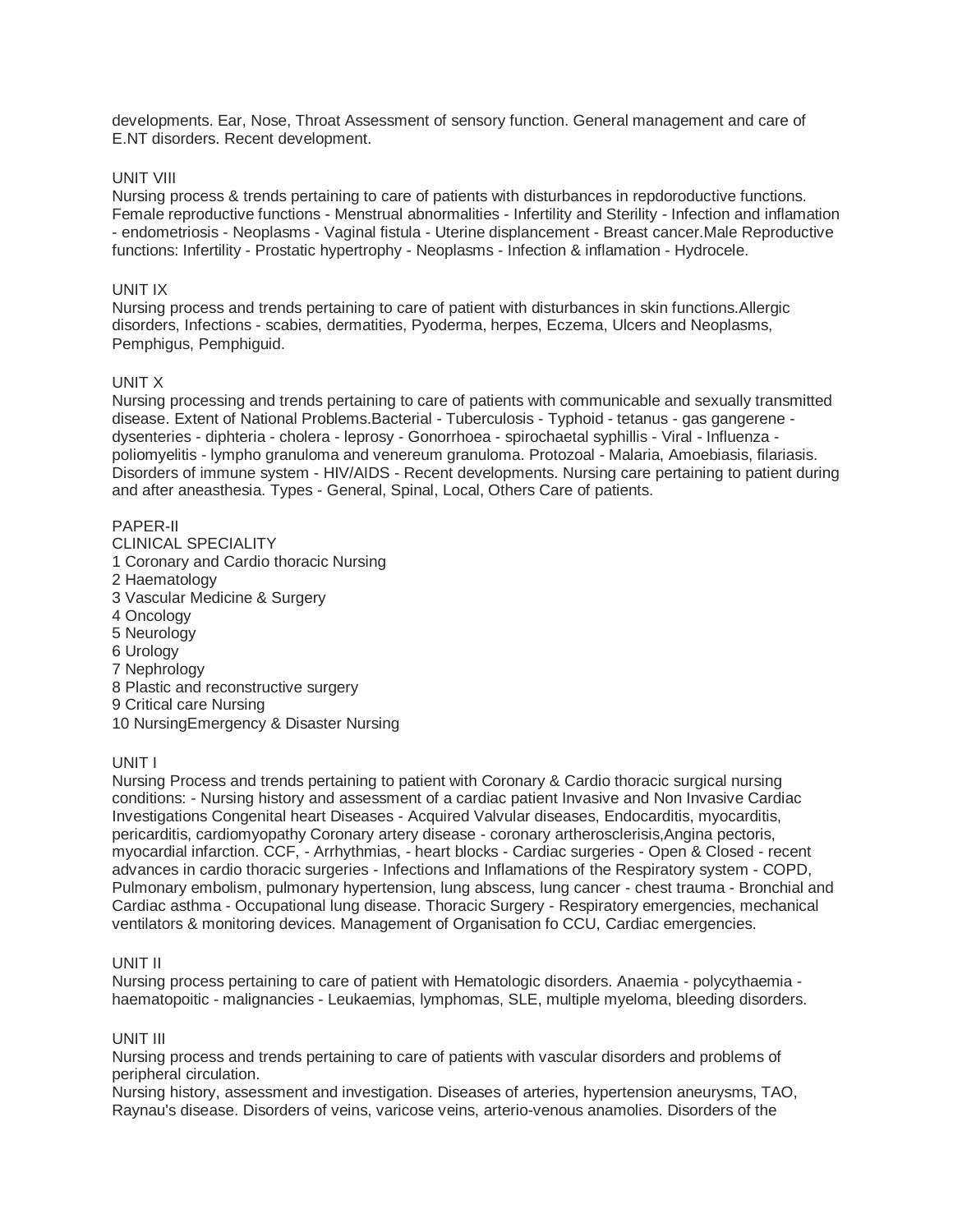lymphatic system. UNIT IV Nursing process and trends pertaining to care of patients with cancer. Epidemiology, Early detection methods, Carcinogenesis, Diagnosis, treatment and nursing care of major cancers. 1 Lung 2 Breast 3 Stomach and colon 4 Leukemias 5 Lymphomas 6 Cervix and Uterus cancer 7 Prostate 8 Brain 9 Childhood cancers 10 Others related to specific population New advances in Cancer management.

## UNIT V

Nursing process and trends pertaining to care of patients with neurologic conditions:- Nursing history and investigations - Head injuries - space occupying lesions - Degenerative disorders - Epilepsy - C.V.A - Infectious processess - neurological trauma - Physio theraphy, occupation and rehabilitation therapies.

### UNIT VI

Nursing process and trends pertaining to patients with Urologic conditions. Uretheral inflammations and infections - calculi - neoplasms - prostatic hypertrophy - renal transplantation - Hydrocele - Infertility.

## UNIT VII

Nursing process and trends pertaining to patients with renal disorders. Nursing history, assessment and investigations - Urinary tract infections - Acute and Chrononic Glomerulo Nephritis - Nephrotic syndrome - Tuberculosis of the Kidney - Renal abscess Diabetic Nephropathy -

Acute and Chronic renal failure Hemodialysis, Peritoneal dialysis.

# UNIT VIII

Nursing process and Trends pertaining to patients with Plastic and Reconstructive surgery. The socpe of plastic and reconstructive surgery. Skin grafts, flaps and micro vascular surgery Cleft lip and Cleft palate, Cosmetic Surgery, Burns.

# UNIT IX

Nursing Process and Trends pertaining to critical care nursing.

Organisation of a critical care unit - legal aspects of critical care - physical assessment of critically ill patients - emotional esponse in critical illness (families with crisis, dealing with death and dying) - Safety and infection control in critical care units - fluid and electrolyte balance in critically ill patients - critical care of patients with respiratory problems as Air-way and Ventilatory management - ARDS, COPD, Pulmonary embolism. Critical care nursing management of patients with Cardio vascular disorders. - CAD, CCF, Pulmonary oedema, patients undergoing closed and open heart surgery - Advanced cardiac life support (ACLS) - Critical care nursing management of patients with Neurologic conditions as: Head injury - intra cranial tumours - CVA - Guillain Barre Syndrome. - Critical care nursing management of other emergencies: Thyroid crisis - Myxoedema coma - Diabetic keto acidosis - Addisonian crisis - Myasthenic crisis- G.I. Bleeding - DIC poisoning - Shock - polytrauma.

# UNIT X

Nursing process and trends pertaining to Emergency and Disaster nursing. Principles and concepts of emergency and disaster nursing - Organization of man, material and facilities care of patients with poisoning - corrosive and non corrosive poisons - inhalation of poisons - poisonous